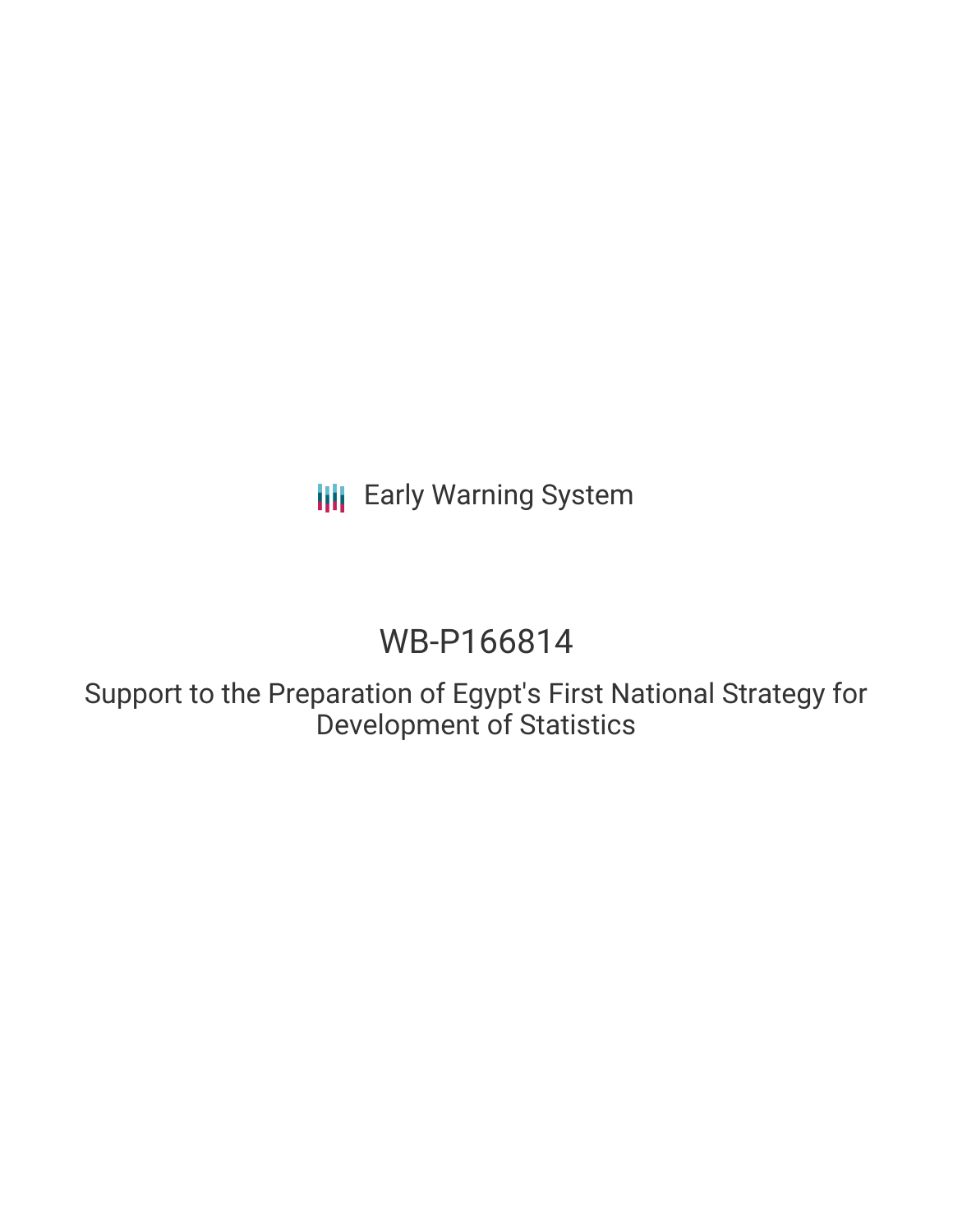

#### **Quick Facts**

| <b>Countries</b>              | Egypt                                     |
|-------------------------------|-------------------------------------------|
| <b>Financial Institutions</b> | World Bank (WB)                           |
| <b>Bank Risk Rating</b>       | C                                         |
| <b>Borrower</b>               | Government of Egypt                       |
| <b>Sectors</b>                | Law and Government, Technical Cooperation |
| <b>Investment Type(s)</b>     | <b>Advisory Services</b>                  |
| <b>Project Cost (USD)</b>     | $$0.16$ million                           |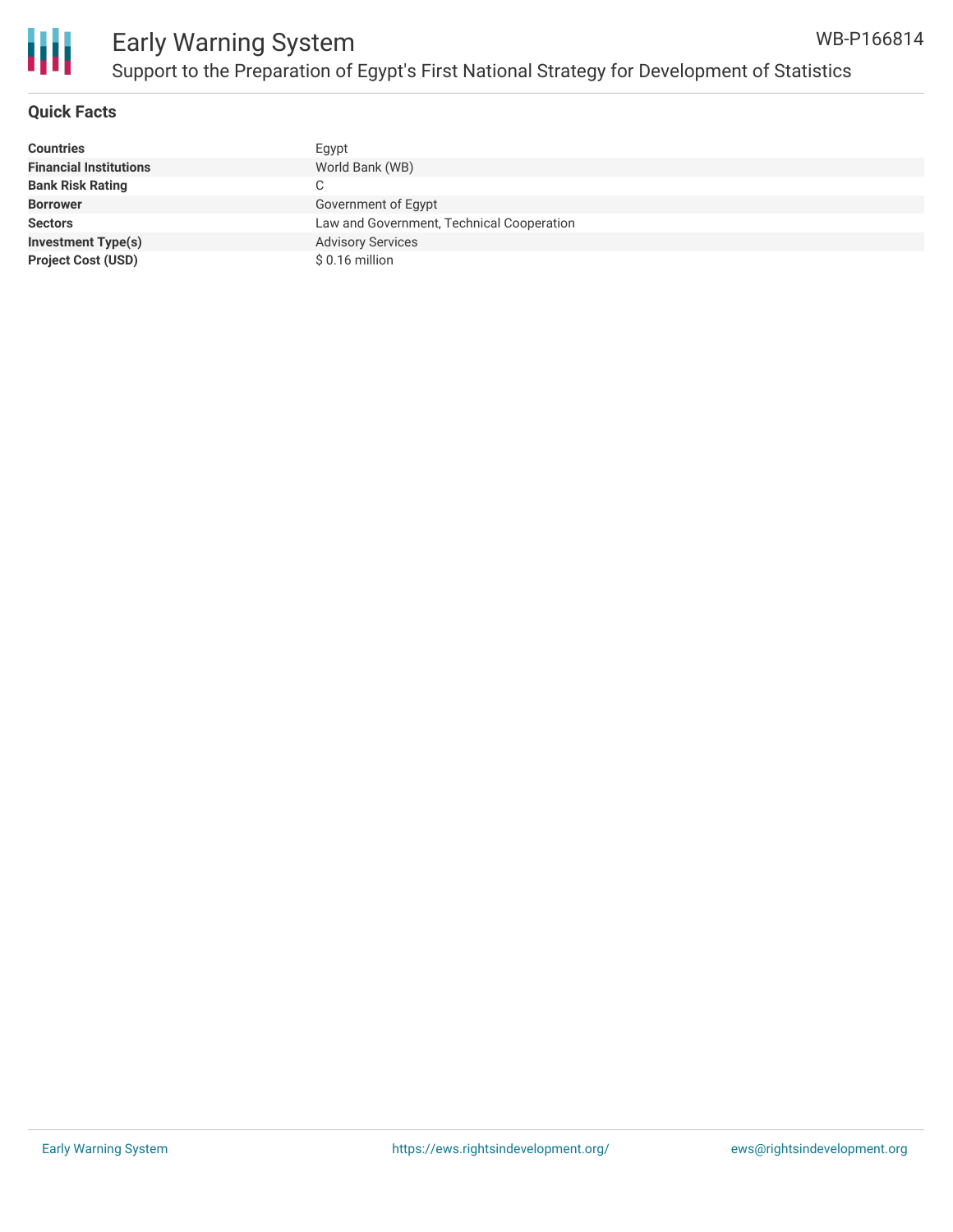## **Project Description**

The objective of this activity is to support the national statistical agency in designing the NSDS.

The project will support CAPMAS in preparing and designing an NSDS with a focus on certain sectors relevant to the economic development of Egypt as outlined in the Egypt 2030. It will identify the challenges and constraints to statistics development through sectorial and national diagnostics.

The NSDS preparation is estimated to cost USD 376,770. The TFSCB funds will cover USD 159,420 with the balance being covered by government or funds from other agencies (mainly African Development Bank). TFSCB funds will finance four components:

- 1. Sectoral Assessment. This component will include an initial diagnostic of 9 sectors and will include the preparation of Sectoral Assessments for areas that are critical for the role they play in Vision 2030 and monitoring of SDGs (such as those covered by Ministry of Finance, Ministry of Planning, CAPMAS, Ministry of Education, and Ministry of Health.)
- 2. Under this component the preparation and costing of the National Strategy will be conducted. This will be the lead responsibility of the NSDS design team. This component will also cover the publishing of communication materials. This component will also benefit from support by the African Development Bank.
- 3. This component includes capacity building activities for core NSDS staff (NSDS Design Team and SSC). The component will cover the cost of workshops on:
	- i. NSDS concept and processes;
	- ii. effective assessment of statistics for specific sectors;
	- iii. strategic foundation (vision, mission, core values), and strategic directions (goals, objectives and initiatives);
	- iv. implementation, and monitoring and evaluation of the strategy; and
	- v. study tour to countries (such as Uganda and Jordan) where sector-inclusive NSDS has been successfully designed to expose the team to firsthand experience on the how NSDS are designed and implemented on the ground.
- 4. Project Implementation Support (US\$ 5,100). The project will finance the cost of technical assistance, external financial audits, project management, and communication.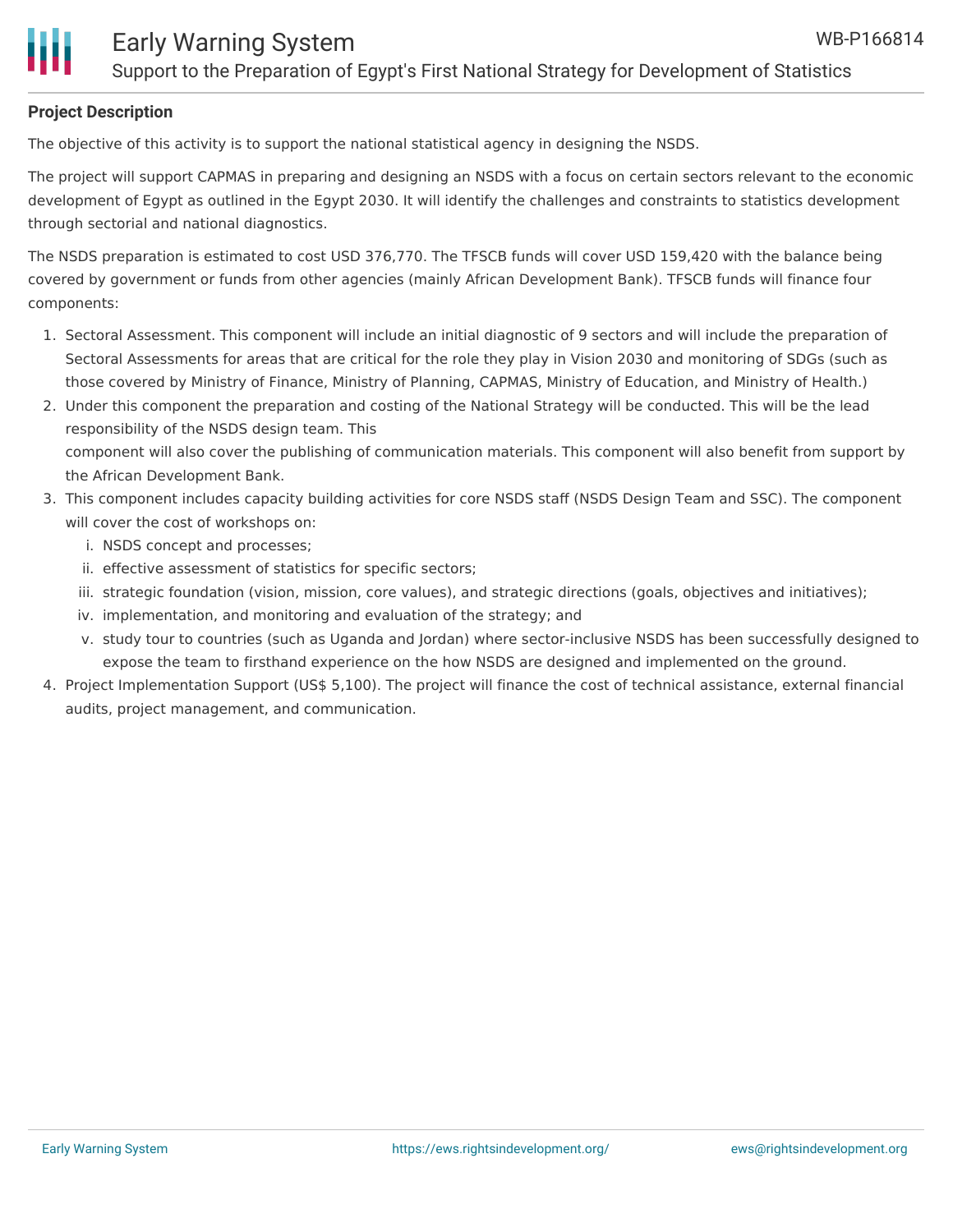

#### Early Warning System Support to the Preparation of Egypt's First National Strategy for Development of Statistics WB-P166814

### **Investment Description**

World Bank (WB)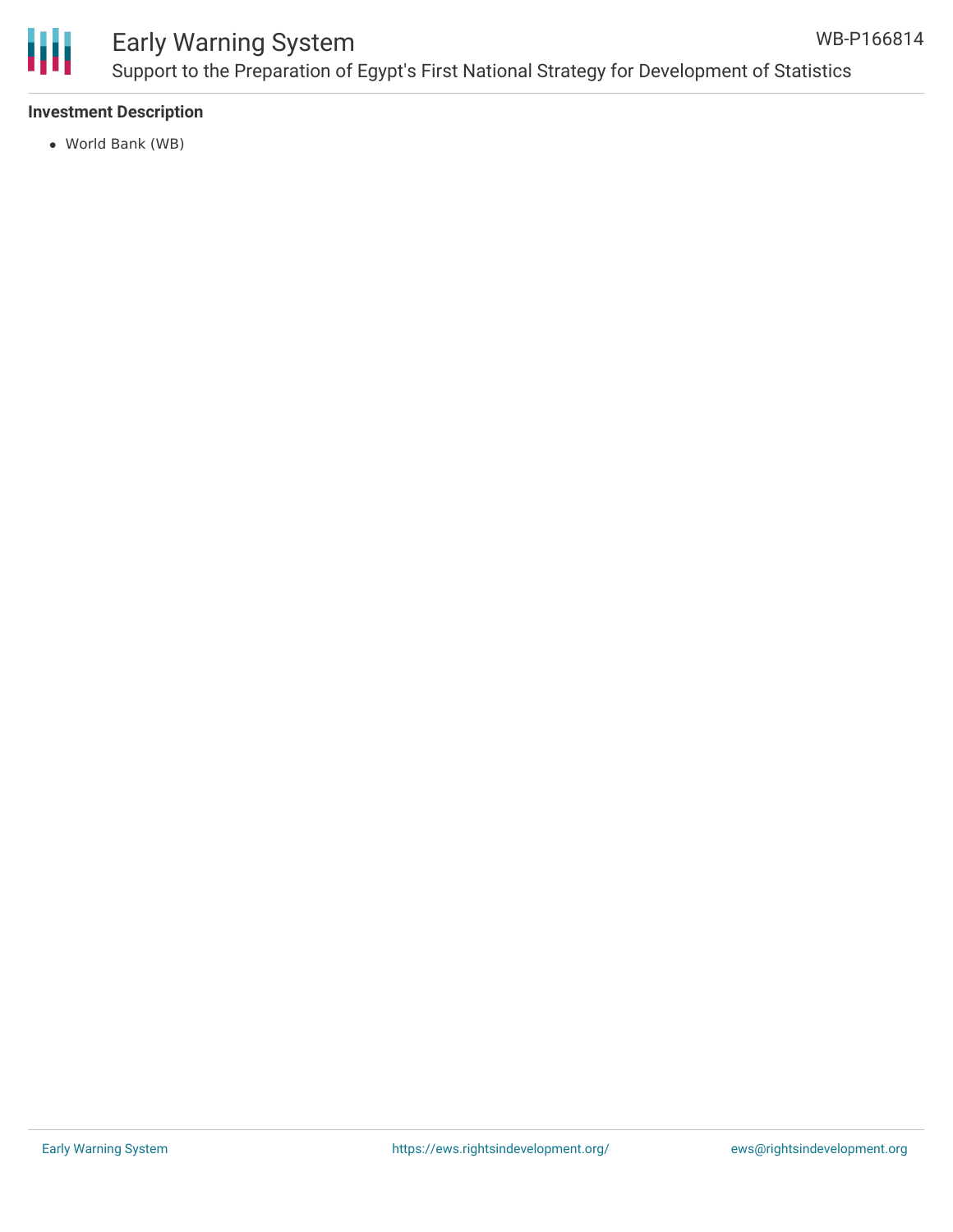

#### **Contact Information**

#### **World Bank:**

Contact : Nistha Sinha Title : Senior Economist Telephone No : 473-1391

Contact : Gabriel Lara Ibarra Title : Economist Telephone No : 473-5206

#### **Borrower:**

Borrower : Ministry of Investment and International Cooperation Contact : Tarek Ras Title : Program Manager Telephone No : 01222568004 Email : [tras@Miic.gov.eg](mailto:tras@Miic.gov.eg)

#### **Implementing Agency:**

Central Agency for Public Mobilization and Statistics (CAPMAS) Contact : Tarek Rashad Title : Head of Central Administration of Economic and Mobilization Telephone No : 20-1006092221 Email : [tarek\\_a@capmas.gov.eg](mailto:tarek_a@capmas.gov.eg)

#### **ACCOUNTABILITY MECHANISM OF WORLD BANK**

The World Bank Inspection Panel is the independent complaint mechanism and fact-finding body for people who believe they are likely to be, or have been, adversely affected by a World Bank-financed project. If you submit a complaint to the Inspection Panel, they may investigate to assess whether the World Bank is following its own policies and procedures for preventing harm to people or the environment. You can contact the Inspection Panel or submit a complaint by emailing ipanel@worldbank.org. You can learn more about the Inspection Panel and how to file a complaint at: http://ewebapps.worldbank.org/apps/ip/Pages/Home.aspx.